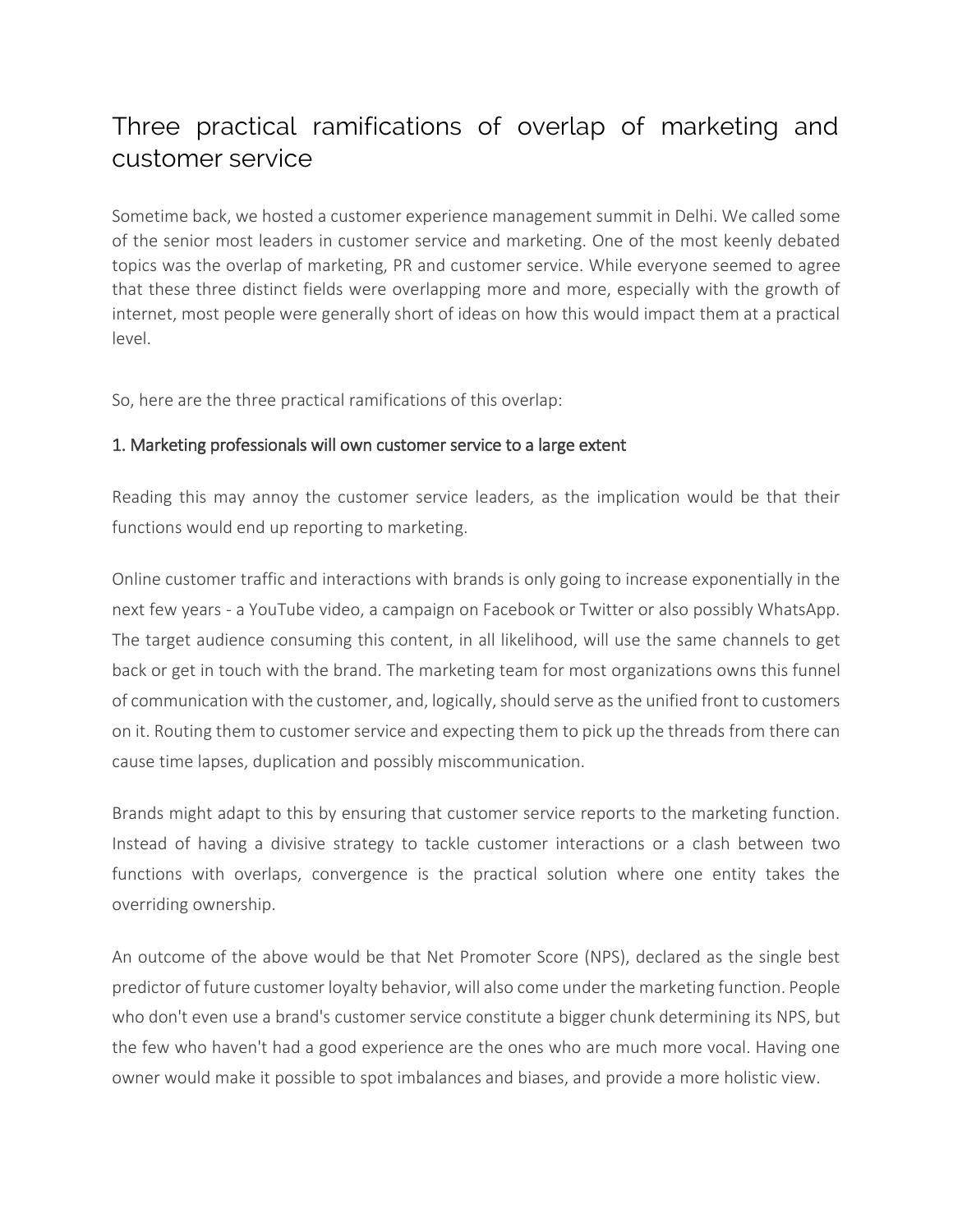Another outcome of two functions merging is that common skills and objectives will need to be picked up and embraced by respective employees, for them to work on the ground.

For instance, customer service executives will need to be more creative and out-of-the-box in their thinking, and not confine their interactions with customers based on a rule book. Marketers on their part will have to build a more analytical and result-oriented view of how customer service works. Thinking in a notional, warm and fuzzy marketing sense, that customers should feel nice, is easy. But, when it comes to the real brass tacks of serving him on the phone or otherwise, it is very difficult - creating new employee incentive models, identifying the right metrics, managing the daily challenges of running customer service etc.

## 2. Marketers need to think of CRM differently

Marketers have traditionally thought of consumer research differently - let's do a survey and find out what the customer wants; the CRM is for resolving customer service issues. Of course, there are nuances for every sector (example: in FMCG and retail, any rudimentary CRM serves the main purpose for marketing to sell more). CRM software has been developed to serve both customer service and marketing functions, but, in reality, it is hardly ever used by marketers. Seldom do they log into their CRM databases to do a pulse check of customer satisfaction, let alone draw insightful customer statistics. It is perceived and used as a tactical customer service or complaint tool to monitor and manage efficiencies, response times and gauge other controls.

With the overlap, this attitude towards CRM will change and they will get more involved with CRM software, even as early as at the procurement stage of CRM software.

This is when they can ask for their wish-list of data points about the customer and the software they want to capture. For example, pulling in customers' LinkedIn profiles to complement customers' profiles and thereby creating more attractive marketing outreach and customised campaigns.

### 3. The equivalent of GRP will emerge for customer service

Marketers are, and correctly so, tuned to ROI on every marketing dollar spent. Gross Rating Points (GRP) is one such model that's used for justifying mass media spends, because, somewhere, it is